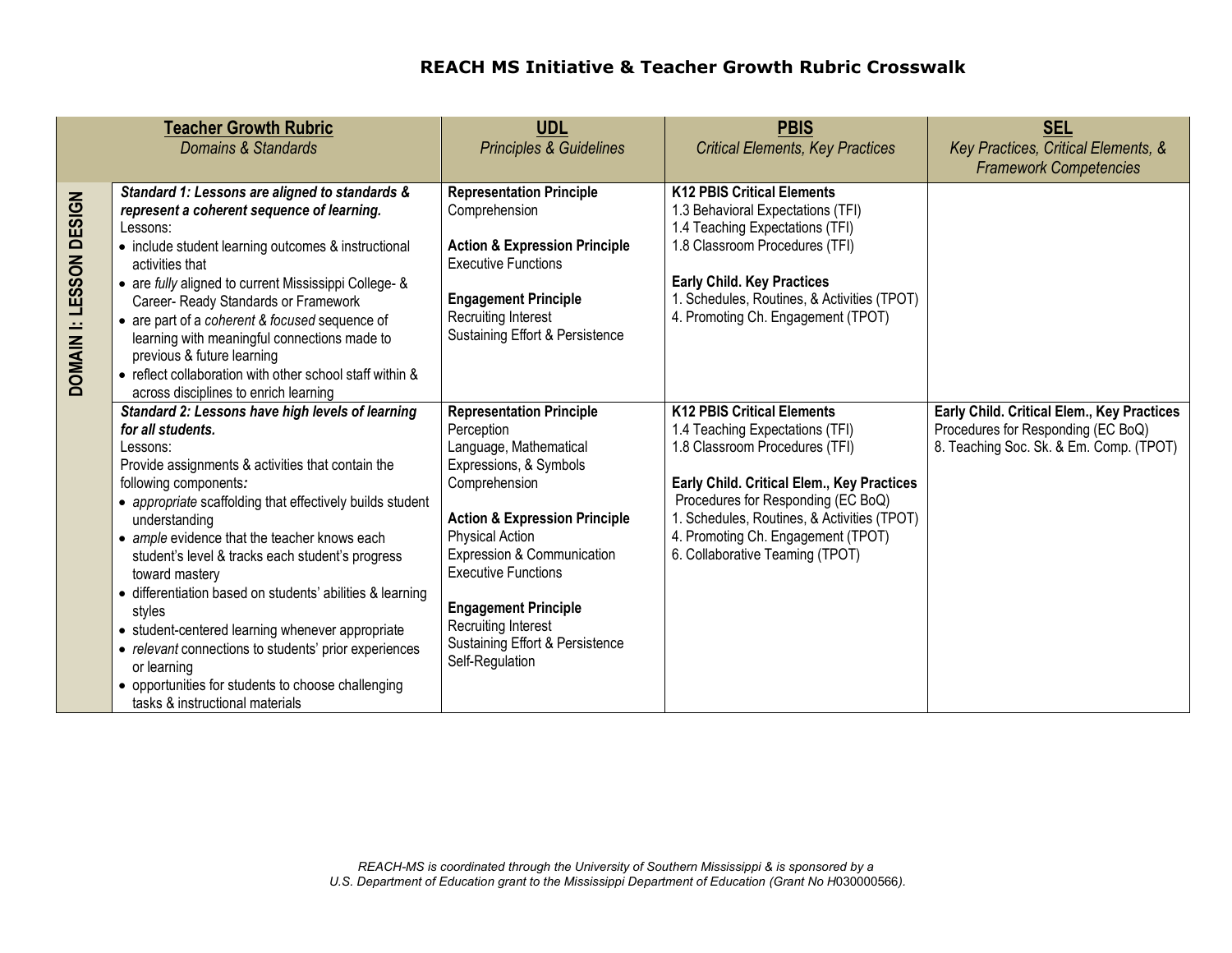|                                  | <b>Teacher Growth Rubric</b><br>Domains & Standards                                                                                                                                                                                                                                                                                                                                                                                                                                                                                                                                                                                                                                                                                                                                                              | <b>UDL</b><br><b>Principles &amp; Guidelines</b>                                                                                                                                                                                                               | <b>PBIS</b><br><b>Critical Elements, Key Practices</b>                                                                                                                                                                                                                                                                                                                                                                                                                                                                                                                                                       | <b>SEL</b><br>Key Practices, Critical Elements, &<br><b>Framework Competencies</b>                                                                                                                                                                                                                                                                |
|----------------------------------|------------------------------------------------------------------------------------------------------------------------------------------------------------------------------------------------------------------------------------------------------------------------------------------------------------------------------------------------------------------------------------------------------------------------------------------------------------------------------------------------------------------------------------------------------------------------------------------------------------------------------------------------------------------------------------------------------------------------------------------------------------------------------------------------------------------|----------------------------------------------------------------------------------------------------------------------------------------------------------------------------------------------------------------------------------------------------------------|--------------------------------------------------------------------------------------------------------------------------------------------------------------------------------------------------------------------------------------------------------------------------------------------------------------------------------------------------------------------------------------------------------------------------------------------------------------------------------------------------------------------------------------------------------------------------------------------------------------|---------------------------------------------------------------------------------------------------------------------------------------------------------------------------------------------------------------------------------------------------------------------------------------------------------------------------------------------------|
| DOMAIN II: STUDENT UNDERSTANDING | Standard 3. Assists students in taking<br>responsibility for learning & monitors student<br>learning.<br>Teacher:<br>• Communicates the lesson goals & the content in a<br>way that is accessible for every student at his/her<br>level<br>• Uses formative assessments to effectively monitor<br>student progress<br>• Provides ample & effective opportunities for students<br>to self-assess & correct their own errors<br>• Provides students with clear, specific, actionable, &<br>timely feedback<br>• Creates opportunities for students to apply teacher &<br>peer feedback to improve performance & accelerate<br>learning<br>• Provides opportunities for students to demonstrate<br>connections between what they are learning & how it<br>advances their personal & professional<br>goals/interests | <b>Action &amp; Expression Principle</b><br><b>Physical Action</b><br>Expression & Communication<br><b>Executive Functions</b><br><b>Engagement Principle</b><br><b>Recruiting Interest</b><br>Sustaining Effort & Persistence<br>Self-Regulation              | <b>K12 PBIS Critical Elements</b><br>1.3 Behavioral Expectations (TFI)<br>1.4 Teaching Expectations (TFI)<br>1.8 Classroom Procedures (TFI)<br>1.9 Feedback & Acknowledgement (TFI)<br>1.11 St./Fam./Comm. Involvement (TFI)<br>1.13 Data-based Decision Making (TFI)<br>Early Child. Critical Elem., Key Practices<br>Program-wide Expectations (EC BoQ)<br>Procedures for Responding (EC BoQ)<br>1. Schedules, Routines, & Activities (TPOT)<br>3. Tchrs. Eng. Supp. Conv.w/Ch. (TPOT)<br>4. Promoting Ch. Engagement (TPOT)<br>5. Providing Directions (TPOT)<br>7. Teaching Behavior Expectations (TPOT) | <b>CASEL SEL Framework</b><br>Self-Awareness<br>Self-Management<br>Responsible Decision-Making<br>Early Child. Critical Elem., Key Practices<br>Procedures for Responding (EC BoQ)<br>8. Tchng Soc. Sk. & Em.Comp. (TPOT)<br>9. Teaching Friendship Skills (TPOT)<br>10. Tchng Ch. to Exp. Emotions (TPOT)<br>11. Teaching Problem Solving (TPOT) |
|                                  | Standard 4. Provides multiple ways for students to<br>make meaning of content.<br>Teacher:<br>Moves all students to deeper understanding of content<br>through various techniques including<br>• a variety of explanations & multiple representations<br>of concepts<br>• extended productive discussion<br>• effective questioning to support students' attainment<br>of the learning goals<br>• making connections to other content across<br>disciplines<br>• independently connecting lesson content to real-<br>world application                                                                                                                                                                                                                                                                           | <b>Representation Principle</b><br>Perception<br>Language, Mathematical<br>Expressions, & Symbols<br>Comprehension<br><b>Action &amp; Expression Principle</b><br><b>Executive Functions</b><br><b>Engagement Principle</b><br>Sustaining Effort & Persistence | <b>K12 PBIS Critical Elements</b><br>1.3 Behavioral Expectations (TFI)<br>1.4 Teaching Expectations (TFI)<br>1.8 Classroom Procedures (TFI)<br>1.9 Feedback & Acknowledgement (TFI)<br>1.11 St./Fam./Comm. Involvement (TFI)<br>1.13 Data-based Decision Making (TFI)<br><b>Early Child. Key Practices</b><br>1. Schedules, Routines, & Activities (TPOT)<br>3. Tchrs. Eng. Supp. Conv.w/Ch. (TPOT)<br>4. Promoting Ch. Engagement (TPOT)                                                                                                                                                                    | <b>CASEL SEL Framework</b><br>Self-Awareness<br>Early Child. Critical Elem., Key Practices<br>8. Tchng Soc. Sk. & Em.Comp. (TPOT)<br>9. Teaching Friendship Skills (TPOT)<br>10. Tchng Ch. to Exp. Emotions (TPOT)<br>Procedures for Responding (EC BoQ)                                                                                          |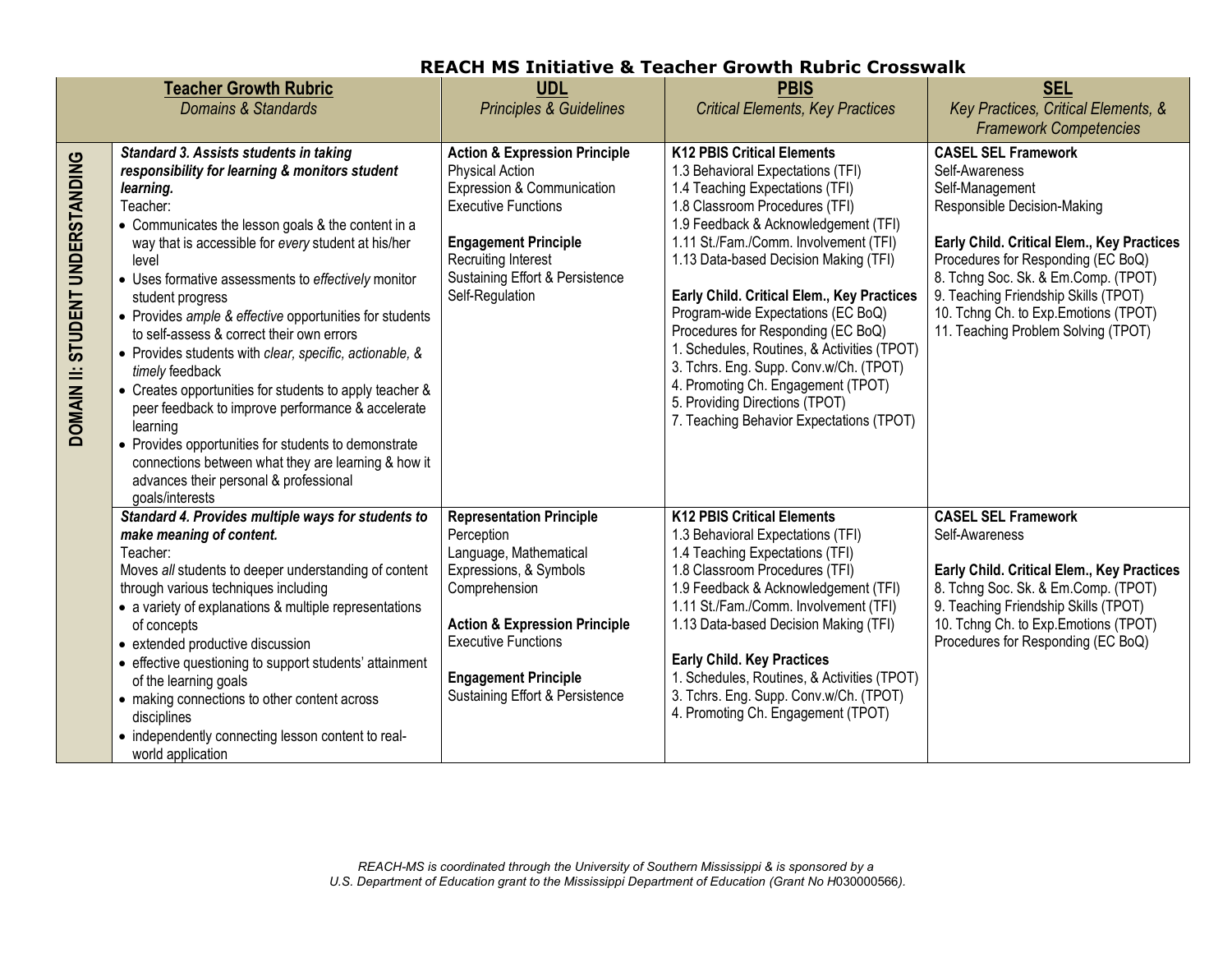|                                               | <b>Teacher Growth Rubric</b>                                                                                                                                                                                                                                                                                                                                                                                                                                                                                                                                                                                                                                                      | <b>UDL</b>                                                                                                      | <b>PBIS</b>                                                                                                                                                                                                                                                                                                                                                                                                                                                                  | <b>SEL</b>                                                                                                                                                                                                                                                                                                                                                    |
|-----------------------------------------------|-----------------------------------------------------------------------------------------------------------------------------------------------------------------------------------------------------------------------------------------------------------------------------------------------------------------------------------------------------------------------------------------------------------------------------------------------------------------------------------------------------------------------------------------------------------------------------------------------------------------------------------------------------------------------------------|-----------------------------------------------------------------------------------------------------------------|------------------------------------------------------------------------------------------------------------------------------------------------------------------------------------------------------------------------------------------------------------------------------------------------------------------------------------------------------------------------------------------------------------------------------------------------------------------------------|---------------------------------------------------------------------------------------------------------------------------------------------------------------------------------------------------------------------------------------------------------------------------------------------------------------------------------------------------------------|
|                                               | Domains & Standards                                                                                                                                                                                                                                                                                                                                                                                                                                                                                                                                                                                                                                                               | <b>Principles &amp; Guidelines</b>                                                                              | <b>Critical Elements, Key Practices</b>                                                                                                                                                                                                                                                                                                                                                                                                                                      | Key Practices, Critical Elements, &<br><b>Framework Competencies</b>                                                                                                                                                                                                                                                                                          |
| & LEARNING ENVIRONMENT<br>DOMAIN III: CULTURE | Standard 5. Manages a learning-focused classroom<br>community. The teacher:<br>• Creates effective routines & expectations for<br>students to safely voice opinions & ask & answer<br>questions<br>• Proactively monitors student behavior & redirects<br>when necessary to maximize instructional time<br>• Provides effective collaborative learning<br>opportunities whenever appropriate<br>• Ensures students take ownership of their work & are<br>active participants in their learning<br>• Provides opportunities for students to take on<br>academic leadership roles that promote learning                                                                             | <b>Engagement Principle</b><br><b>Recruiting Interest</b><br>Sustaining Effort & Persistence<br>Self-Regulation | <b>K12 PBIS Critical Elements</b><br>1.3 Behavioral Expectations (TFI)<br>1.4 Teaching Expectations (TFI)<br>1.6 Discipline Policies (TFI)<br>1.8 Classroom Procedures (TFI)<br>1.9 Feedback & Acknowledgement (TFI)<br>Early Child. Critical Elem., Key Practices<br>Program-wide Expectations (EC BoQ)<br>Procedures for Responding (EC BoQ)<br>1. Schedules, Routines, & Activities (TPOT)<br>7. Teaching Behavior Expectations (TPOT)                                    | <b>CASEL SEL Framework</b><br>Self-Awareness<br>Social Awareness<br>Self-Management<br>Relationship Skills<br>Early Child. Critical Elem., Key Practices<br>Procedures for Responding (EC BoQ)<br>8. Tchng Soc. Sk. & Em.Comp. (TPOT)<br>9. Teaching Friendship Skills (TPOT)<br>10. Tchng Ch. to Exp. Emotions (TPOT)<br>11. Teaching Problem Solving (TPOT) |
|                                               | Standard 6. Manages classroom space, time, &<br>resources (including technology when appropriate)<br>effectively for student learning. The teacher:<br>• Effectively maximizes use of physical space &<br>resources (including technology whenever<br>appropriate) in support of student learning<br>• Maximizes time such that students always have<br>something meaningful to do<br>• Creates an environment where students execute<br>transitions, routines, & procedures in orderly &<br>efficient manner with <i>minimal</i> direction or narration<br>from teacher<br>• Provides opp.for students to share responsibility for<br>leading classroom routines &/or procedures | <b>Engagement Principle</b><br><b>Recruiting Interest</b><br>Sustaining Effort & Persistence<br>Self-Regulation | <b>K12 PBIS Critical Elements</b><br>1.3 Behavioral Expectations (TFI)<br>1.4 Teaching Expectations (TFI)<br>1.6 Discipline Policies (TFI)<br>1.8 Classroom Procedures (TFI)<br>1.9 Feedback & Acknowledgement (TFI)<br>Early Child. Critical Elem., Key Practices<br>Program-wide Expectations (EC BoQ)<br>1. Schedules, Routines, & Activities (TPOT)<br>4. Promoting Ch. Engagement (TPOT)<br>6. Collaborative Teaming (TPOT)<br>7. Teaching Behavior Expectations (TPOT) | <b>Early Child. Key Practices</b><br>11. Teaching Problem Solving (TPOT)<br><b>CASEL SEL Framework</b><br>Self-Awareness<br>Self-Management<br>Responsible Decision-Making                                                                                                                                                                                    |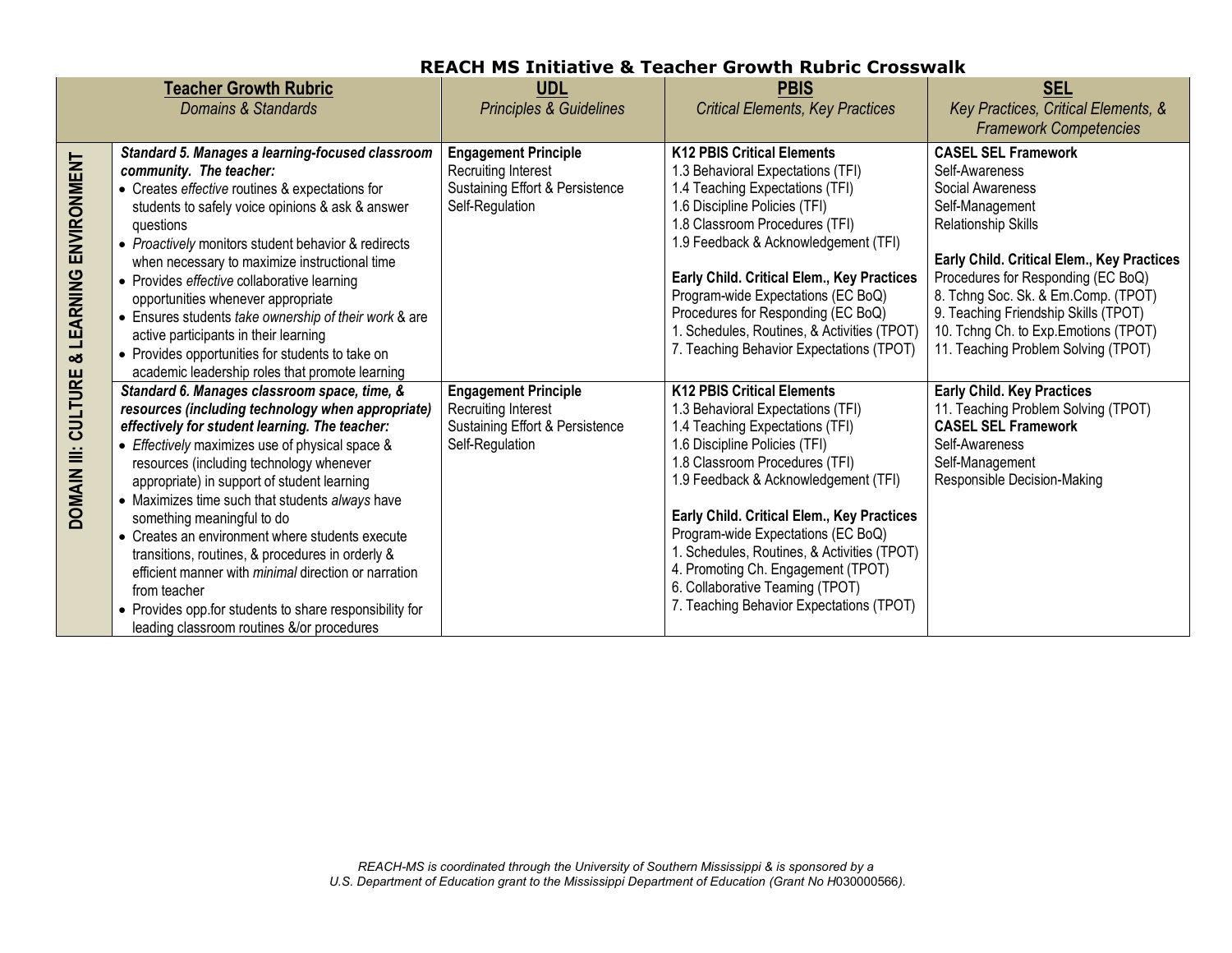|                                             | <b>Teacher Growth Rubric</b><br><b>Domains &amp; Standards</b>                                                                                                                                                                                                                                                                                                                                                                                                                                                                                                                                 | <b>UDL</b><br><b>Principles &amp; Guidelines</b>                                                                | <b>PBIS</b><br><b>Critical Elements, Key Practices</b>                                                                                                                                                                                                                                                                                                                                                                                                                   | <b>SEL</b><br>Key Practices, Critical Elements, &<br><b>Framework Competencies</b>                                                                                                                                                                                                                                                                                            |  |  |
|---------------------------------------------|------------------------------------------------------------------------------------------------------------------------------------------------------------------------------------------------------------------------------------------------------------------------------------------------------------------------------------------------------------------------------------------------------------------------------------------------------------------------------------------------------------------------------------------------------------------------------------------------|-----------------------------------------------------------------------------------------------------------------|--------------------------------------------------------------------------------------------------------------------------------------------------------------------------------------------------------------------------------------------------------------------------------------------------------------------------------------------------------------------------------------------------------------------------------------------------------------------------|-------------------------------------------------------------------------------------------------------------------------------------------------------------------------------------------------------------------------------------------------------------------------------------------------------------------------------------------------------------------------------|--|--|
|                                             | Standard 7. Creates & maintains a classroom of<br>respect for all students. The teacher:<br>• Communicates respectfully to all students<br>• Effectively fosters respectful relationships among all<br>students<br>• Demonstrates a strong positive relationship with all<br>students<br>• Fosters a classroom culture where students give<br>unsolicited praise or encouragement to their peers                                                                                                                                                                                               | <b>Engagement Principle</b><br><b>Recruiting Interest</b><br>Sustaining Effort & Persistence<br>Self-Regulation | <b>K12 PBIS Critical Elements</b><br>1.3 Behavioral Expectations (TFI)<br>1.4 Teaching Expectations (TFI)<br>1.6 Discipline Policies (TFI)<br>1.8 Classroom Procedures (TFI)<br>1.9 Feedback & Acknowledgement (TFI)<br>Early Child. Critical Elem., Key Practices<br>Program-wide Expectations (EC BoQ)<br>Procedures for Responding (EC BoQ)<br>3. Tchrs Eng.in Supp.Conv. w/Ch. (TPOT)<br>6. Collaborative Teaming (TPOT)<br>7. Teaching Behavior Expectations (TPOT) | <b>CASEL SEL Framework</b><br>Self-Awareness<br>Social Awareness<br><b>Relationship Skills</b><br>Responsible Decision-Making<br>Early Child. Critical Elem., Key Practices<br>Procedures for Responding (EC BoQ)<br>8. Thng So.Sk.& Em. Comp. (TPOT)<br>9. Teaching Friendship Skills (TPOT)<br>10. Tchng Ch. to Exp. Emotions (TPOT)<br>11. Teaching Problem Solving (TPOT) |  |  |
| DOMAIN IV: PROFESSIONAL<br>RESPONSIBILITIES | Standard 8: Engages in professional learning.<br>Teacher:<br>• Proactively seeks out & participates in professional<br>learning activities<br>• Fully integrates knowledge gained in professional<br>learning communities, collaboration with peers &<br>leadership, & focused professional development<br>• Strengthens teaching practice based on observer<br>feedback & other types of performance data<br>• Shares new information & lessons learned with<br>colleagues<br>• Serves as a critical friend for colleagues, both<br>providing & seeking meaningful feedback on<br>instruction |                                                                                                                 | <b>K12 PBIS Critical Elements</b><br>1.7 Professional Development<br>1.10 Faculty Involvement<br>Early Child. Critical Elem., Key Practices<br>Staff Buy-in (EC BoQ)<br>PD & Staff Support Plan (EC BoQ)<br>Procedures for Responding (EC BoQ)                                                                                                                                                                                                                           |                                                                                                                                                                                                                                                                                                                                                                               |  |  |